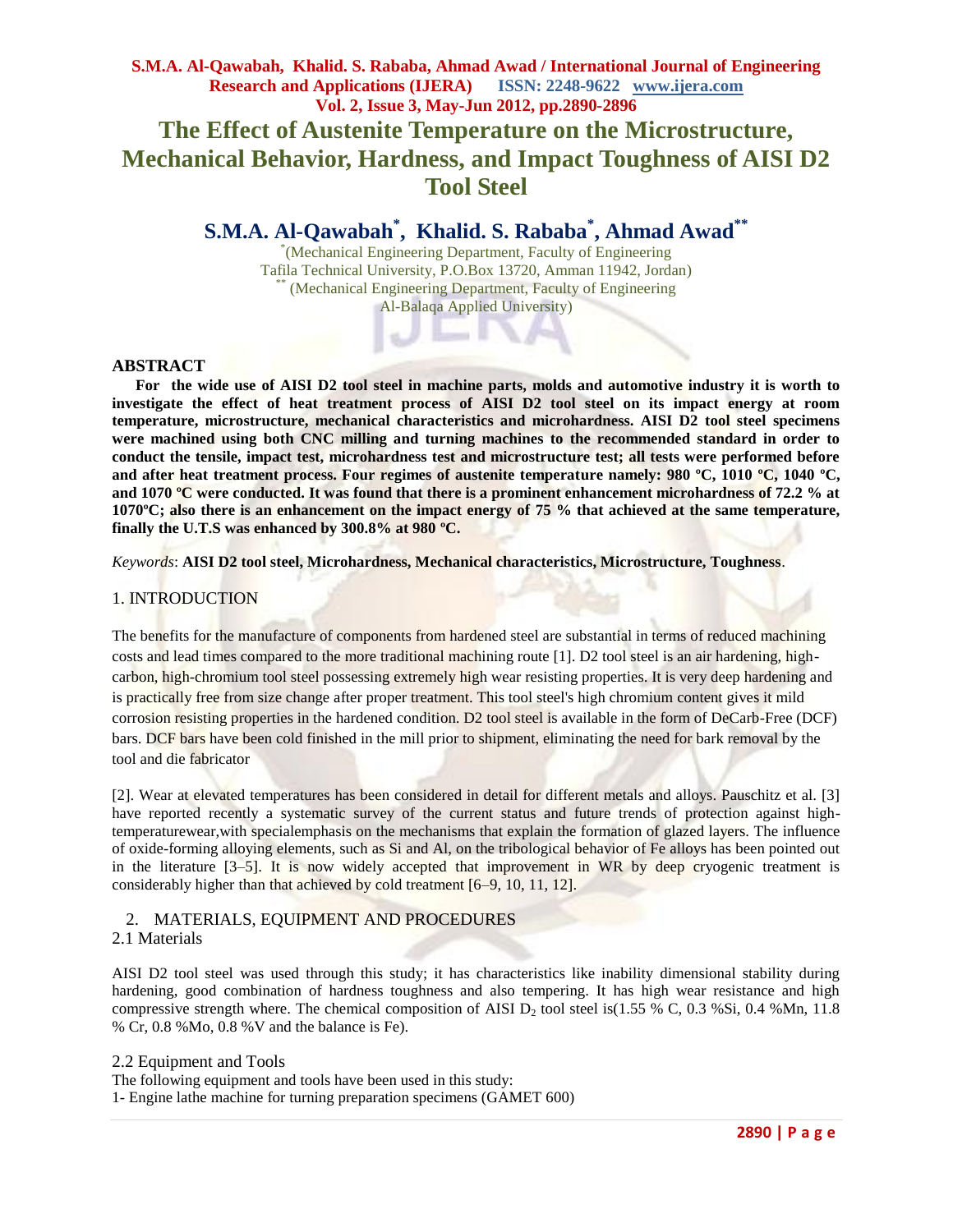2- Milling machine (LAGUN FU.1100)

3- Grinding and polishing machine (struers Roto Force 4)

4- Electrical furnace for heat treatments of the specimen carbolit (1100 ºC)

5- Mineral oils for quenching heat treatments (Engine oil (40))

6 - Instron machine test (QUASAR 100)

7- Impact machine for the Charpy impact test (BROOKS CHARPY)

8- Digital micro hardness tester for measuring the Vickers micro hardness (HWDM-3) (HIGHWOOD)

9-Microscope used for the micro structure examinations (Nikon EPIPHOT200)

2.3 Experimental Procedure

2.3.1 Preparation of the specimens

Cylindrical of  $D_2$  alloy steel were prepared with outside diameter equal to 16 mm. Alloy steel bar was cut into small pieces using band saw to produce the required dimensions. Specimen of 15 mm length and 16 mm diameter, 15 specimens used for impact test that prepared by milling machine. Alloy steel bar was machined using lathe machine to produce fifteen specimens for tensile test. These specimens were cut using cutting conditions as shown in Table 2.

| Type of alloy<br>steel | Vс<br>(m/min) | $(mm$ /rev) | Depth<br>of cut<br>(mm) |
|------------------------|---------------|-------------|-------------------------|
| AISI $D2$ stee         | 540           |             | . 5                     |



#### 2.3.2 Heat treatment

 Heat treatment is the process of heating and cooling a metal in its solid state in order to obtain the desired changes in its physical properties, changes in the structure and mechanical properties which commonly used for steels. The main heat treatments are hardening, tempering and annealing. However this study is more oriented towards hardening and tempering.

2.3.1.1 Hardening

 The purpose of this process is to convert the phase of a metal to hard phase; this cycle involves three successive phases:

- Heating to temperature called austenitizing temperature.
- Maintaining this temperature to dissolve the carbides and obtain a homogenous solid solution austenite.
- Cooling by immersion in some medium which is oil sufficiently rapid to obtain the desired quenching components.

As mentioned previously  $D<sub>2</sub>$  was hardened in different temperatures. The process is done firstly by raising the temperature to 700ºC which is called preheating temperature, then increasing the temperatures as shown in Fig. 1.



Time (min.)

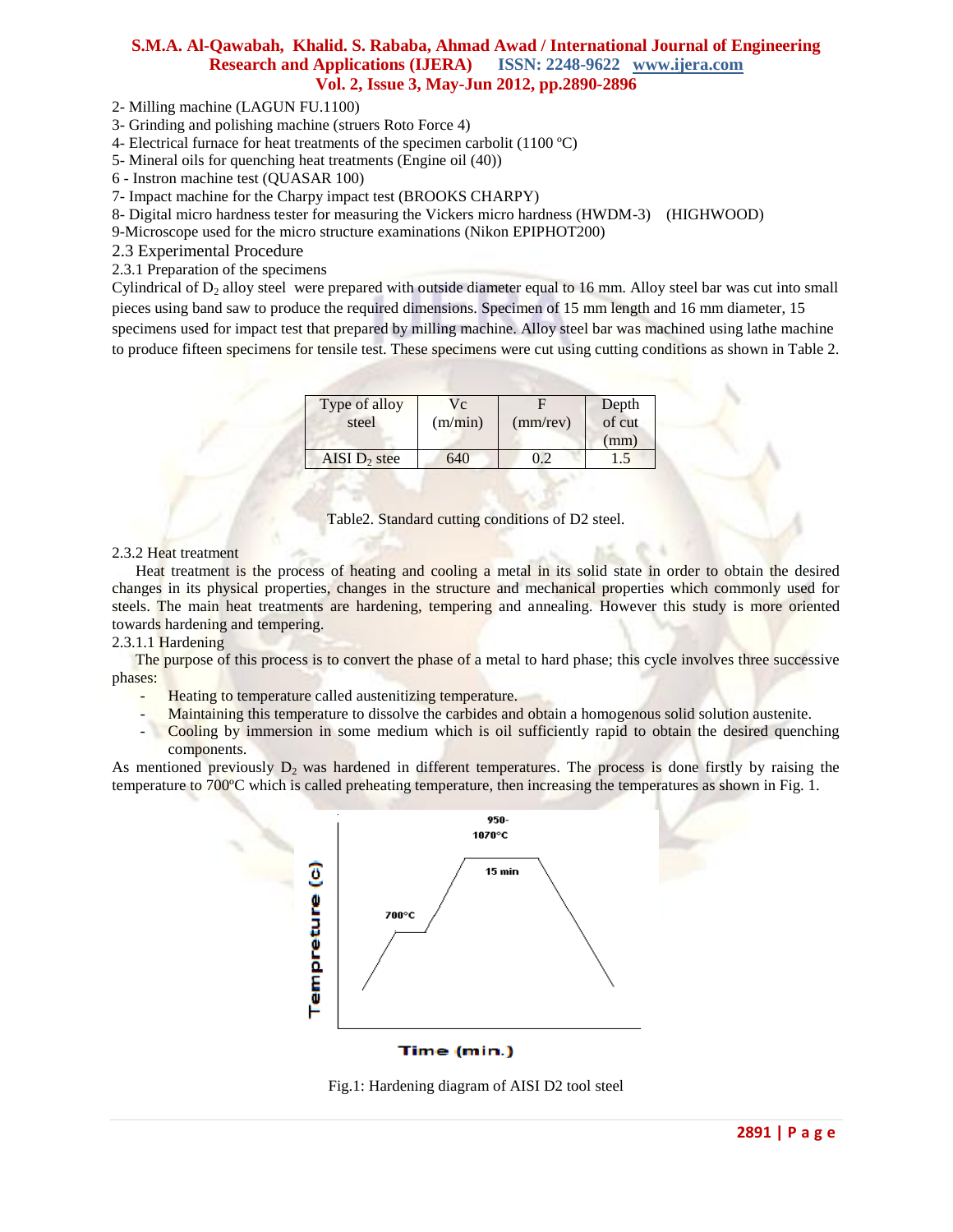All of the above specimens were maintained for 15 minutes at the recommended temperatures; finally it cooled in oil at 55 ˚C.

#### 2.3.1.2 Tempering

 The quenched metal is too fragile to be actually used therefore quenching is followed by tempering. The main purpose of this process is to remove the internal stresses caused by the hardening process; it also provides a combination of two contradictory requirements hardness and toughness. Unlike hardening the tempering process is done under the eutectoid transformation degree where no phase change occur and the cooling process is done on air so that the grains set in their position therefore no internal stresses are found and the toughness will increase.

1. The D2 steel specimens was entered to the furnace under 550 °C for two hours holding time, and then cooled to room temperature as shown in Fig.2.



Fig.2: Tempering diagram of AISI D2 tool steel

The specimens after heat treatment process (Tensile, Impact) are shown in Fig.3.



Fig.3: Tensile and impact AISI D2 tool steel specimens after heat treatment

#### 2.3.2 Microstructure examination

 Microstructure examination of used steels is an important analysis to be carried out; it is very useful since it can provide important information about grain size, material properties and reliability. It can show the surface cracks or other machining defects. Improper machining cause transformation of the microstructure. The microstructure examination was preformed on the flat surface as the follows:

1. The flat surface of the test pieces were ground by different grades of emery papers; (220, 320, 400, 600, 800, 1000 and 1200) using a disk grinder.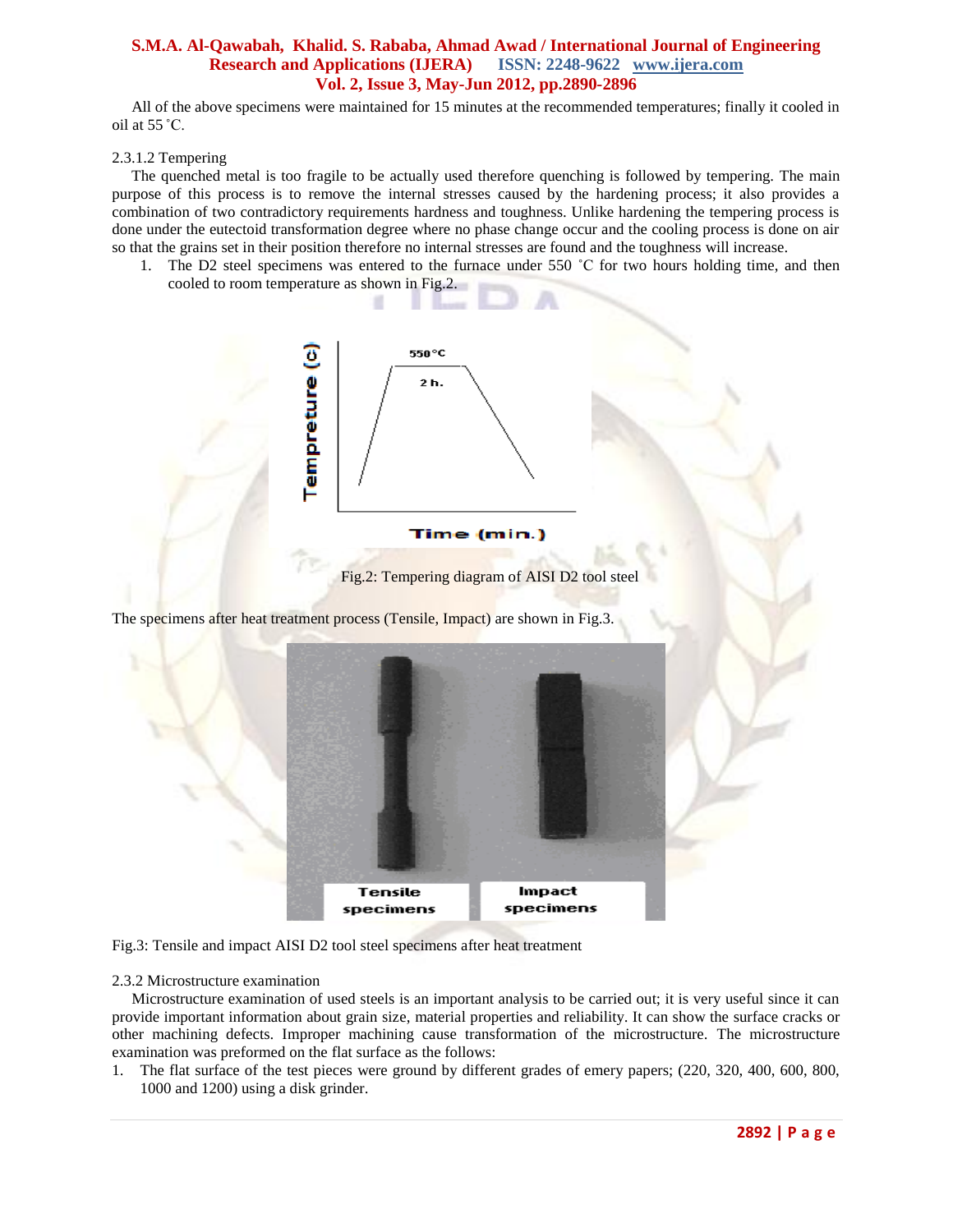- 2. After polishing the test pieces using a rotary polishing machine with the aid of diamond paste achieving a surface like mirror.
- 3. The polished surfaces were etched by NITAL etching solution, nitric acid of percentage 2cm<sup>3</sup> with 100cm<sup>3</sup> of alcohol.
- 4. Finally photographs of the microstructure were taken using microscope type Nikon (EPIPHOT200).
- 2.3.3 Microhardness test

 Micro hardness test was carried out on each specimen at 500 gmf, using micro hardness tester type (HIGHWOOD), five reading were taken then the average was calculated.

#### 2.3.4 Impact test

 The Charpy and Izod were designed and are still used to measure the impact energy; some times also termed notch toughness. The Charpy v-notch technique is most commonly used for Charpy and Izod the specimen, both have a thin shape of square cross section bar. The load is applied as an impact blow from weighted pendulum hammer that is released from a cocked position at a fixed height; the specimen is positioned at the base. Upon release, a knife edge mounted on pendulum strikes and fractures the specimens at the notch, which acts as a point of stress concentration for this high velocity impact blow. The pendulum continues its swing, rising to the maximum height, the energy absorption computed from the difference between both the heights.



Fig. 4: Charpy test specimen dimension of AISI D2 tool steel

#### 2.3.[5 Tensile test](http://www.instron.us/wa/resourcecenter/glossaryterm.aspx?ID=164)

Tension test is probably the most fundamental type of mechanical test you can perform on material. Tensile tests are simple, relatively inexpensive, and fully standardized. By pulling on the material, as the material is being pulled, you will find its strength along with how much it will elongate. A curve will result showing how it reacted to the forces being applied. The point of failure is of much interest and is typically called U.T.S on the chart. The test was carried out on work piece at strain rate  $1*10^{-3}$ , the load -deflection curve was obtained from which the true stress strain diagram is obtained. The dimension of tensile specimen is shown in Fig.5.



Fig. 5: Dimensions of tensile test specimen (ASTM-E8, 1975)

#### 3. RESULTS AND DISCUSSION

3.1 Effect of Austenite Temperature on the Microstructure of AISI D2 tool steel

 It can be seen from Fig.6 that the average grain size of D2 alloy steel varied as the austenite temperature increase the minimum average grain size was 14.8 μm that attained at 1070 ˚C; this can be attributed to high cooling rate at this temperature.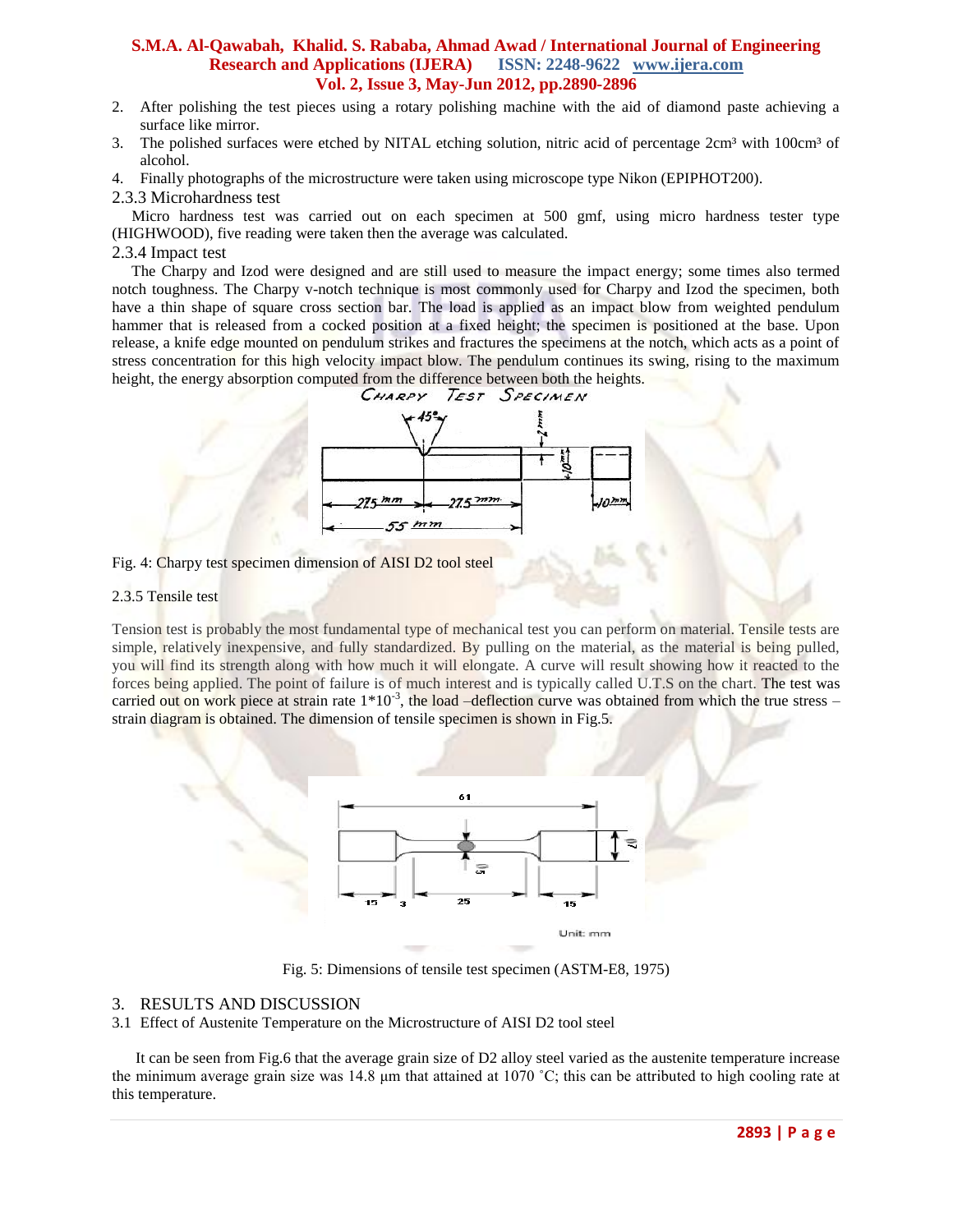

Fig.6: Micrographs of oil quenched D2 as received, microstructure is tempered martensite at 400x

3.2 Effect of Austenite Temperature on the average grain size of AISI D2 tool steel

 It obviously shown from Fig.7 that the average grain size is increased as the austenite temperature increase, this caused by the faster cooling rate at 1070 °C, the maximum increase was 50 %.





3.3 Effect of Austenite Temperature on the Microhardness of AISI D2 tool steel

 It can be seen from Fig.8 that the microhardness increase as the austenite temperature increase, the maximum enhancement is 72.2 % that was attained at 1070 ˚C. This can be attributed to the large amount of martensite formed at 1070˚C compared to the other temperatures.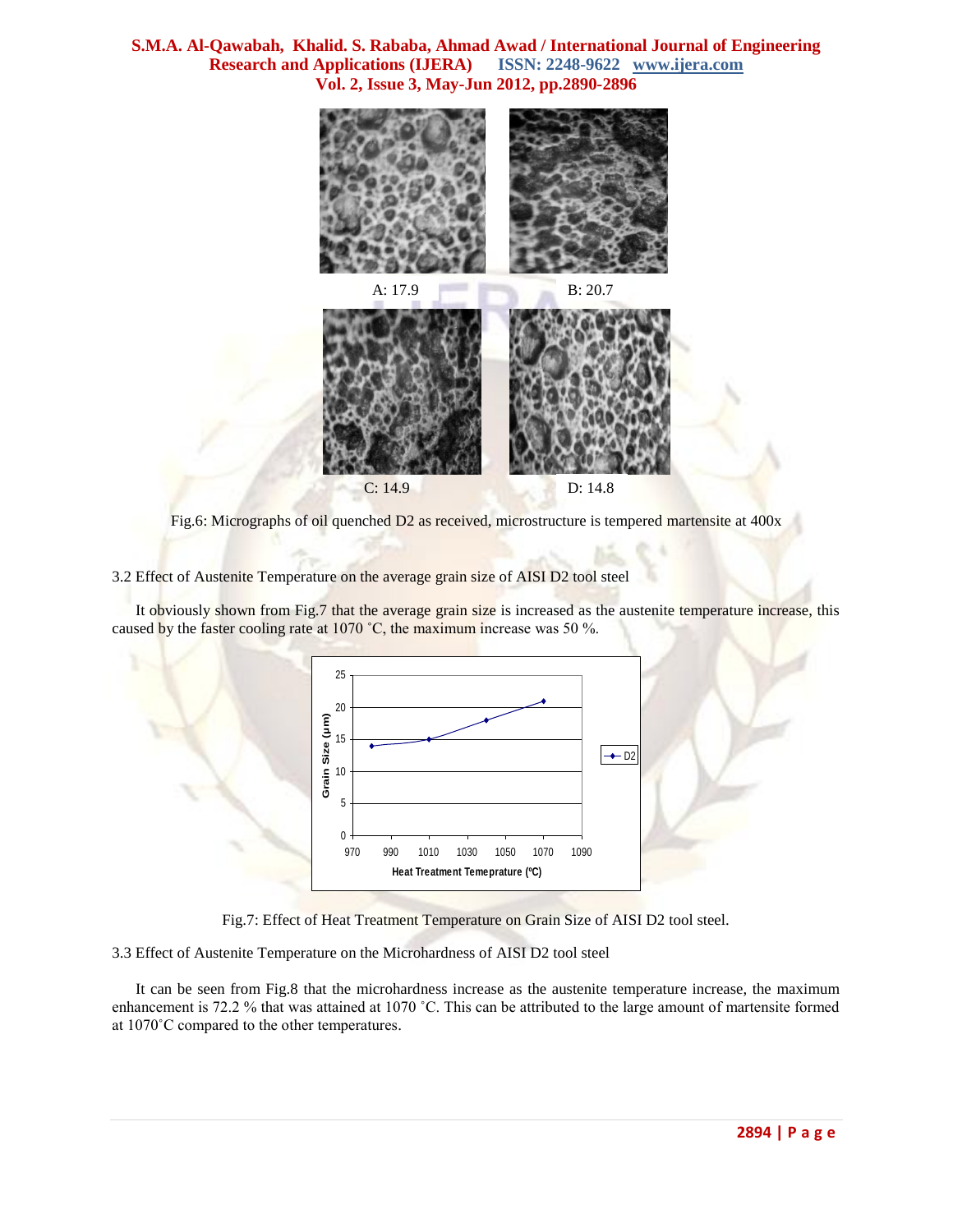

Fig. 8: Effect of Heat Treatment Temperature on Hardness of AISI D2 tool steel

3.4 Effect of Austenite Temperature on the Impact Energy of AISI D2 tool steel

 It is obvious from Fig.9 that as the average grain size increase the impact energy decreased, the maximum was 35 J at 1070 °C compared to 20 J AT 980 °C, in most D2 steel application we compromise between the hardness and toughness according to the nature of application.



Fig.9: Effect of Grain Size on Charpy impact energy of AISI D2 tool steel

3.5 Effect of Austenite Temperature on the Ductility of AISI D2 tool steel

 It can be seen from Fig. 10 the maximum elongation was 79.2 % for D2 before heat treatment but as the austenite temperature increase the maximum % elongation increase.



Fig. 10: Effect of Heat Treatment Temperature on the maximum elongation % AISI D2 tool steel